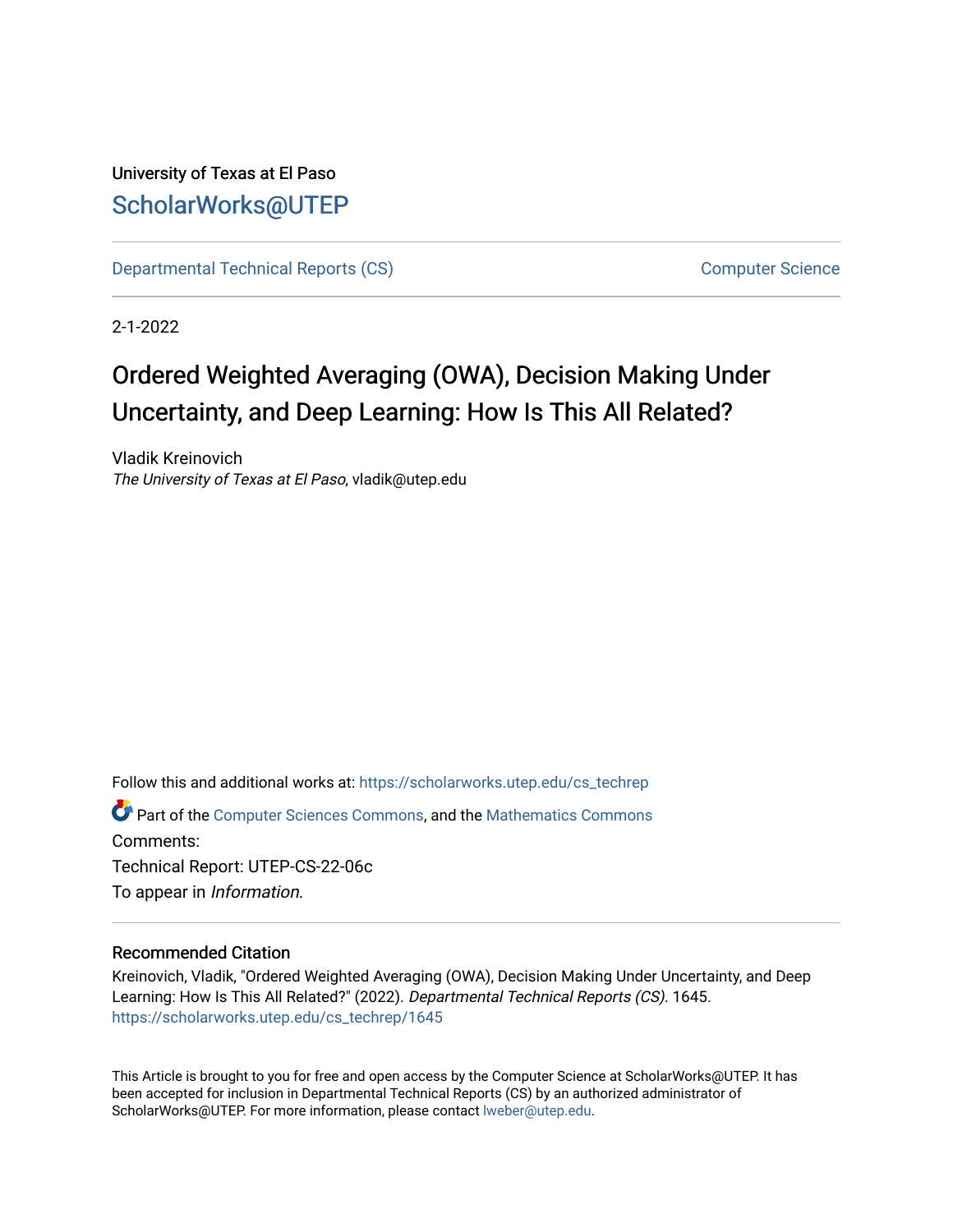



# *Article* **Ordered Weighted Averaging (OWA), Decision Making under Uncertainty, and Deep Learning: How Is This All Related?**

**Vladik Kreinovich [†](https://orcid.org/0000-0002-1244-1650)**

Department of Computer Science, University of Texas at El Paso, El Paso TX 79968, USA vladik@utep.edu

**Abstract:** Among many research areas to which Ron Yager contributed are decision making under uncertainty (in particular, under interval and fuzzy uncertainty) and aggregation—where he proposed, analyzed, and utilized ordered weighted averaging (OWA). The OWA algorithm itself provides only a specific type of data aggregation. However, it turns out that if we allow several OWA stages, one after another, we obtain a scheme with a universal approximation property—moreover, a scheme which is perfectly equivalent to modern ReLU-based deep neural networks. In this sense, Ron Yager can be viewed as a (grand)father of ReLU-based deep learning. We also recall that the existing schemes for decision making under uncertainty are also naturally interpretable in OWA terms.

**Keywords:** ordered weighted averaging (OWA); decision making under uncertainty; deep learning

# **1. Introduction: How to Process Data**

*1.1. Need for Stages of Data Processing*

In order to start analyzing the relation between OWA, deep learning, and decision making under uncertainty—several computer topics—let us first recall why computers are needed in the first place. The main objective of computers is to process data. Data processing is usually performed in several stages. Which processing algorithms should we select for each stage?

At each stage of a deterministic data processing, the result, *y*, is uniquely determined by the inputs,  $x_1, \ldots, x_n$ —this is what "deterministic" means. In mathematical terms, this means that, at each stage, we are computing a function of the inputs,  $y = f(x_1, \ldots, x_n)$ . Which functions should we select?

# *1.2. Linear Stages*

The simplest possible functions are linear functions, as follows:

$$
f(x_1,\ldots,x_n)=a_0+a_1\cdot x_1+\ldots+a_n\cdot x_n.
$$

They are ubiquitous in our description of the physical world, and there is a natural explanation for this ubiquity: most real-world dependencies are smooth, and in a reasonable neighborhood of each point,  $x^{(0)} = \left(x_1^{(0)}\right)^2$  $\binom{(0)}{1}, \ldots, \binom{(0)}{n}$ , a smooth function can be approximated well by a linear one, i.e., a function of the following form:

$$
f(x_1,\ldots,x_n)\approx\left(x_1^{(0)},\ldots,x_n^{(0)}\right)+\sum_{i=1}^n\frac{\partial f}{\partial x_i}\cdot\left(x_i-x_i^{(0)}\right);
$$

See, for example, [\[1](#page-7-0)[,2\]](#page-7-1).

It is therefore reasonable to allow linear stages, where linear functions are computed.



**Citation:** Kreinovich, V. Ordered Weighted Averaging (OWA), Decision Making under Uncertainty, and Deep Learning: How Is This All Related? *Information* **2022**, *1*, 0. [https://doi.org/](https://doi.org/10.3390/info1010000)

Academic Editor: Firstname Lastname

Received: Accepted: Published:

**Publisher's Note:** MDPI stays neutral with regard to jurisdictional claims in published maps and institutional affiliations.



**Copyright:** © 2022 by the authors. Licensee MDPI, Basel, Switzerland. This article is an open access article distributed under the terms and conditions of the Creative Commons Attribution (CC BY) license [\(https://](https://creativecommons.org/licenses/by/4.0/) [creativecommons.org/licenses/by/](https://creativecommons.org/licenses/by/4.0/)  $4.0/$ ).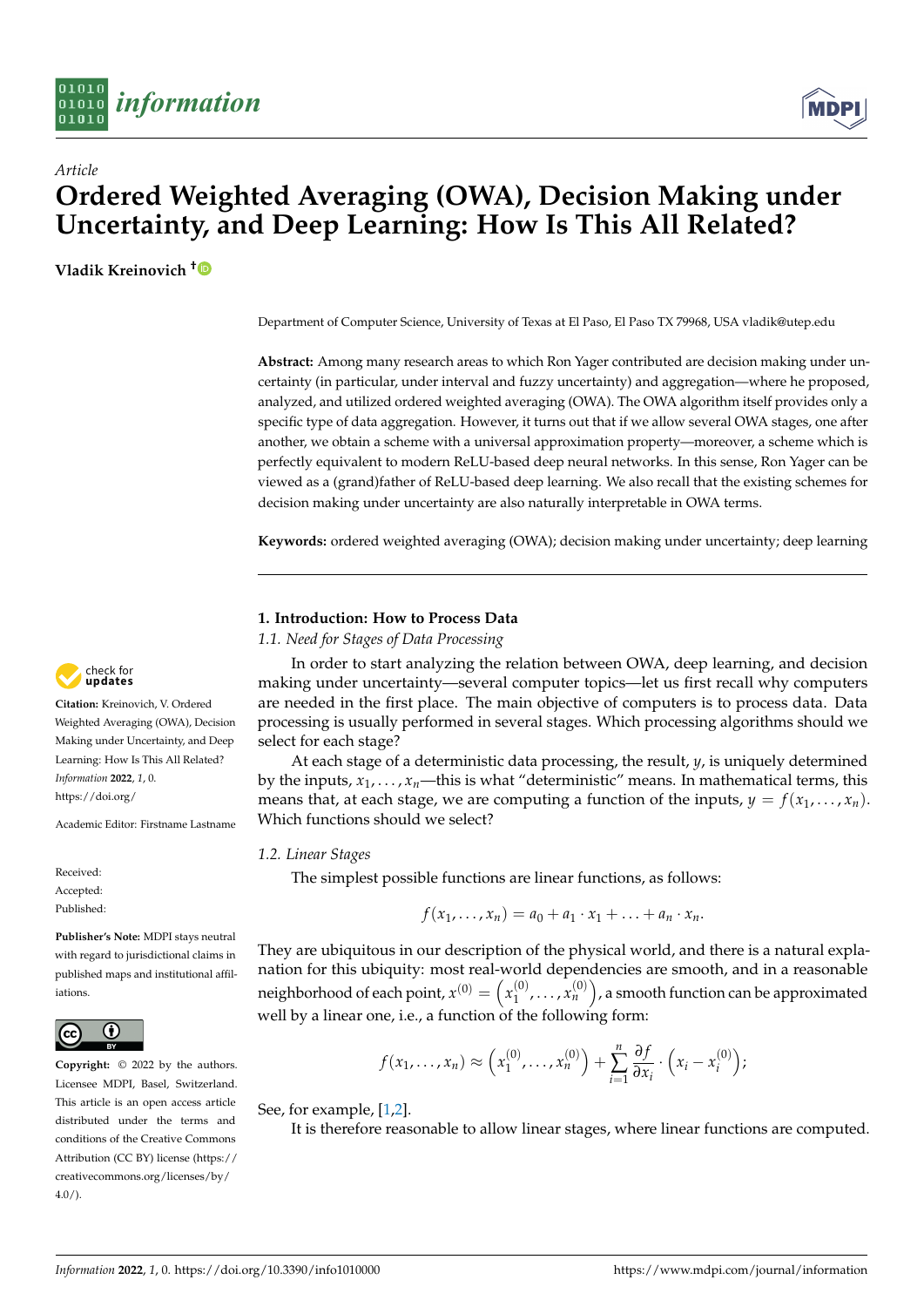We cannot only use linear stages, since, in this case, all we would be able to compute are compositions of linear functions, and it is known that a composition of linear functions is always linear—while, in real life, many processes are nonlinear; see, e.g., [\[1,](#page-7-0)[2\]](#page-7-1). Which nonlinear stages should we consider?

# *1.4. Importance of Symmetries and Invariance*

To decide which nonlinear stages we should consider, let us recall how we acquire knowledge about the laws of the physical world in the first place.

For example, how did we learn that any object left in mid-air will fall down with the acceleration of 9.81 m/s<sup>2</sup>? Someone (actually, Galileo) performed this experiment several times, and obtained this result. Then, this person moved to a different location, and obtained the same result, repeated this experiment at a later time—and got the same result. In other words, this person performed shifts in space, shifts in time, rotations, etc. and the results did not change under these transformations. So, Galileo made a natural conclusion—that this phenomenon is invariant with respect to all such transformations, so if we repeat this experiment in another country, in another century, we will still observe the same behavior.

Such an invariance is behind all physical laws. When Ohm discovered their famous law—that voltage is proportional to current—he first found out that this relation holds in their lab. However, then, Ohm and others saw that the same relation happens in all locations, at all moments of time—so, it is indeed a universal physical law.

Physicists understand that invariances are the basis of all physical laws—see, e.g., [\[1](#page-7-0)[,2\]](#page-7-1)—to the extent that, in modern physics, new theories are usually proposed not in terms of differential equations—as in Newton's times—but in terms of the corresponding symmetries. Moreover, it turned out that many original physical theories, proposed first in terms of the differential equations, can actually be equivalently reformulated in terms of appropriate symmetries: this is true for Maxwell's equations that describe electromagnetism, Einstein's general relativity equations that describe gravity, and Schroedinger's equation that describes quantum phenomena, etc.—see, e.g., [\[3–](#page-7-2)[5\]](#page-7-3).

It is therefore reasonable to select nonlinear data processing stages which are invariant—and, ideally, invariant under as many natural transformations as possible.

### *1.5. Which Transformation Are Natural?*

What are the natural transformations?

Some natural transformations come from the fact that we can use different measuring units to describe the same value of the physical quantity. For example, the height of 1.7 m is the same as the height of 170 cm. It is therefore reasonable to require that the result of data processing does not change if we change the value of the measuring unit—i.e., if we apply the corresponding transformation,  $x \mapsto \lambda \cdot x$ , for an appropriate value,  $\lambda$ . It is thus reasonable to add these transformations to our list of natural transformations.

The numerical values of many quantities, such as temperature or time, also depend on the choice of a starting point. If we take, as a starting point for measuring time, a moment  $x_0$ years before the current year 0, then all the numerical values will change from their original values, *x*, to the new values,  $x + x_0$ . So, we should also add transformations,  $x \mapsto x + x_0$ , to our list of natural transformations.

In addition to such linear transformations, we often have nonlinear ones. For example, we can measure the strength of an earthquake by the amount of released energy, or by its logarithm—known as the Richter scale. We can measure the intensity of a sound by its energy, or in a logarithmic scale—in decibels. There are many other natural, nonlinear transformations, the only thing they all have in common is that they are all continuous and strictly increasing: what is larger in the original scale remains larger after the transformation. It is therefore reasonable to consider all continuous increasing transformations as natural.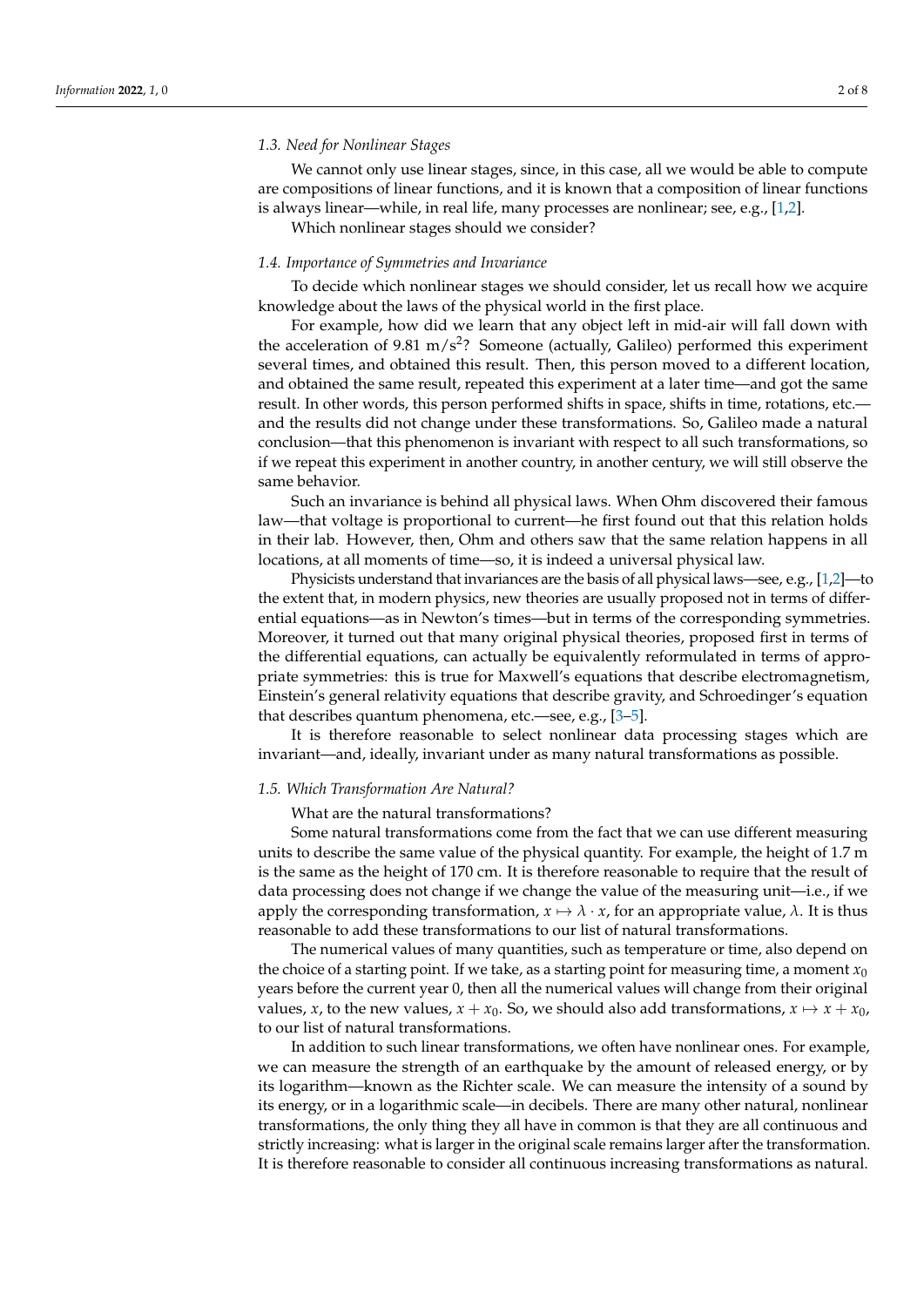Yet another class of natural transformations corresponds to the case when several inputs, *x<sup>i</sup>* , correspond to the values of the same type of quantity—e.g., they are all moments of time, or they are all energy values. In this case, a reasonable idea is that we can permute them and obtain the exact same result. For example, if we bring together several objects of weights  $x_1, \ldots, x_n$ , the overall weight,  $f(x_1, \ldots, x_n)$ , should not depend on the order in which we brought these bodies together. Such permutations should therefore also be added to the list of natural transformations.

## *1.6. Which Functions Are Invariant with Respect to All Natural Transformations?*

Now that we have decided which transformations to look into, let us analyze which computational stages—i.e., which functions  $y = f(x_1, \ldots, x_n)$ —are invariant with respect to all these transformations.

If all the values,  $x_i$  and  $y$ , represent different quantities—which can be independently transformed—then invariance would mean that for all continuous strictly increasing transformations,  $t_i(x_i)$  and  $t(y)$ , if we have  $y = f(x_1, \ldots, x_n)$ , then we should have  $t(y) = f(t_1(x_1), \ldots, t_n(x_n))$ . Such invariance is not possible; indeed, if we take  $t_i(x_i) = x_i$ and  $t(y) = y + 1$ , then this would mean that  $y = f(x_1, \ldots, x_n)$  implies  $y + 1 = f(x_1, \ldots, x_n)$ , and that  $y = y + 1$ , and, thus,  $0 = 1$ —which is clearly impossible.

It is therefore reasonable to consider the case when all the quantities,  $x_i$  and  $y$ , represent the same quantity. In this case, invariance means that for any continuous strictly increasing function,  $t(x)$ , if we have  $y = f(x_1, \ldots, x_n)$ , then we should have  $t(y) = f(t(x_1), \ldots, t(x_n))$ . Since all the values,  $x_1, \ldots, x_n$ , represent the same quantity, invariance with respect to all natural transformations means also that the function  $f(x_1, \ldots, x_n)$  should be invariant with respect to all permutations.

Now, we are ready to describe the class of all invariant functions.

**Definition 1.** *A continuous real-valued function,*  $f(x_1, \ldots, x_n)$  *of n real variables is called* invariant *if it satisfies the following two conditions:*

- *for every continuous increasing function,*  $t(x)$ *, if we have*  $y = f(x_1, \ldots, x_n)$ *, then we have*  $t(y) = f(t(x_1), \ldots, t(x_n))$ ;
- *for every permutation,*  $\pi$  :  $\{1, \ldots, n\} \rightarrow \{1, \ldots, n\}$ , and for all possible values,  $x_i$ , we have

$$
f(x_{\pi(1)},\ldots,x_{\pi(n)})=f(x_1,\ldots,x_n).
$$

There are known examples of invariant functions: namely, for each *i* from 1 to *n*, we can take  $f(x_1,...,x_n) = x_{(i)}$ , where  $x_{(i)}$  is the *i*-th of the values  $x_j$ , when we sort them in an increasing order, as follows:

- $x_{(1)}$  is the smallest of *n* values  $x_1, \ldots, x_n$ ;
- $x_{(2)}$  is the second smallest of the values  $x_1, \ldots, x_n$ ;
- . . . ;
- $x_{(n)}$  is the largest of the values  $x_1, \ldots, x_n$ .

Interestingly, there are the only invariant functions, as shown by the following result.

**Proposition 1.** *A function,*  $f(x_1, \ldots, x_n)$ *, is invariant if, and only if, it coincides with one of the* functions  $x_{(1)}$ ,  $\dots$ ,  $x_{(n)}$ .

**Proof.** It is easy to check that all the functions  $x_{(i)}$ , are invariant, in the sense of the above definition. So, to complete our proof, it is sufficient to show that every invariant function is equal to one of the functions  $x_{(i)}$ .

Indeed, let  $f(x_1, \ldots, x_n)$  be an invariant function. Let us first find what the value  $f(1, \ldots, n)$  is. Our claim is that this value must be equal to one of the values  $1, \ldots, n$ . Indeed, if the value  $v \stackrel{\text{def}}{=} f(1,\ldots,n)$  was different from these *n* numbers, then we could construct a continuous strictly increasing function,  $t(x)$ , for which  $t(1) = 1, ..., t(n) = n$ ,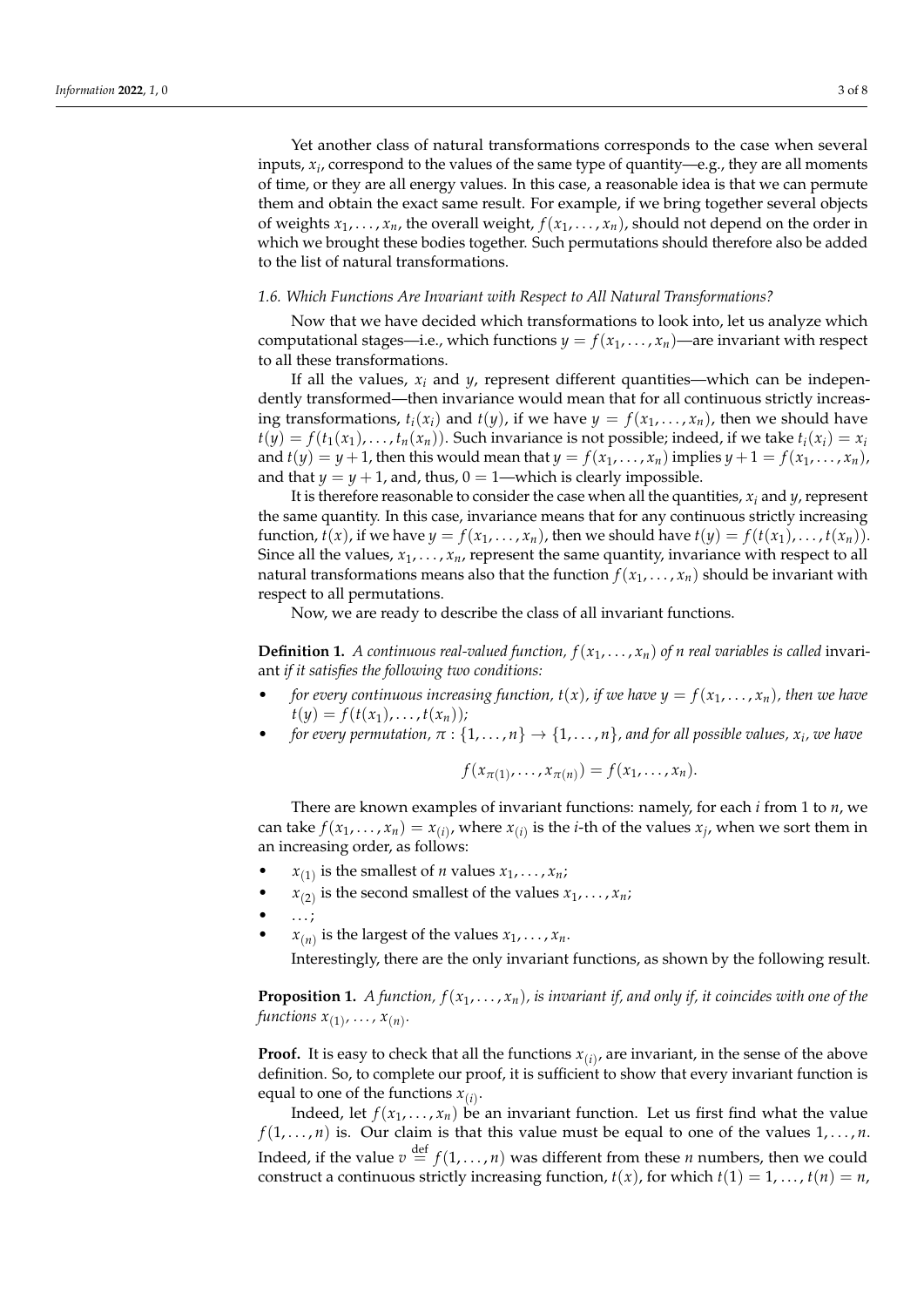and  $t(v) = v + \varepsilon$ , for some small  $\varepsilon > 0$ . For example, we can form this function by using linear interpolation between the corresponding points. In this case, the first part of the definition of an invariant function would mean that  $t(v) = v + \varepsilon = f(1, \ldots, n)$ . However, since  $v = f(1, \ldots, n)$ , we obtain  $v + \varepsilon = v$  and  $\varepsilon = 0$ —while we know that  $\varepsilon > 0$ .

Thus, the value  $f(1, \ldots, n)$  is indeed equal to one of the values  $1, \ldots, n$ . Let us denote this value by *i*, then we obtain  $f(1, \ldots, n) = i$ .

Now let us consider the case when  $x_1 < x_2 < \ldots < x_i < \ldots < x_n$ . In this case, we can use linear interpolation to build a continuous strictly increasing piece-wise linear function  $t(x)$  that maps 1 into  $x_1$ , 2 into  $x_2$ , ..., and *n* into  $x_n$ . For this transformation,  $t(x)$ , invariance and the fact that  $f(1, \ldots, n) = i$  imply that  $f(x_1, \ldots, x_n) = x_i$ . In this case,  $x_i = x_{(i)}$ , so we have  $f(x_1, ..., x_n) = x_{(i)}$ .

If we have *n* values,  $x_1, \ldots, x_n$ , which are all different, then we can perform a permutation,  $\pi$ , that places these values in an increasing order,  $x_{(1)} < \ldots < x_{(n)}$ . For this permutation, the second part of the definition of invariance implies that  $f(x_1, \ldots, x_n)$  =  $f\Big(x_{(1)}, \dots, x_{(n)}\Big)$  . For the sorted values, we already know that  $f\Big(x_{(1)}, \dots, x_{(n)}\Big) = x_{(i)}$ , so we conclude that

$$
f(x_1,\ldots,x_n)=x_{(i)}
$$

.

We have almost proved the proposition, the only thing that remains is to take care of the case when some of the values  $x_1, \ldots, x_n$  are equal to each other. In this case, we can change the values a little bit—e.g., permute them so that they are in a non-decreasing order, and then take  $X_i = x_i + i \cdot \delta$  for some small  $\delta > 0$ . For these changed values, we have  $X_1 < X_2 < \ldots < X_n$ , so  $f(X_1, \ldots, X_n) = X_{(i)}$ . Since the function  $f(x_1, \ldots, x_n)$  is continuous, in the limit,  $\delta \to 0$ , we obtain the desired equality— $f(x_1, \ldots, x_n) = x_{(i)}$ .

The proposition is proven.  $\Box$ 

# **2. What Ordered Weighted Averaging Is and How It Is Related to Deep Learning** *2.1. Reminder*

In the previous section, we have shown that a reasonable way to form a computational process is to compose it of two types of stages, as follows:

linear stages, when we compute a linear combination of the inputs

$$
a_0 + a_1 \cdot x_1 + \ldots + a_n \cdot x_n;
$$

• nonlinear stages, when we compute the *i*-th value  $x_{(i)}$  in the increasing order.

If we allow only one stage, this is all we can compute: linear combinations and  $x_{(i)}$ . This is not enough—we can have more complex dependencies. So, we need more than one stage.

A natural question arises—what if we use two stages?

#### *2.2. What If We Use Two Stages?*

If we use two stages, then it does not make sense to have two linear stages one after another: this way, we compute the composition of two linear functions, and since this composition is also linear, this means that we can compute it in a single stage. Similarly, it does not make sense to have two nonlinear stages one after another: indeed, after the first nonlinear stage, we obtain sorted values, so an additional sorting of these results will not add any information.

So, we have two options, as follows:

• We can first perform a nonlinear stage and compute the values,  $x_{(i)}$ , and then perform a linear stage, i.e., compute a linear combination of these values,

$$
a_0+a_1\cdot x_{(1)}+\ldots+a_n\cdot x_{(n)}.
$$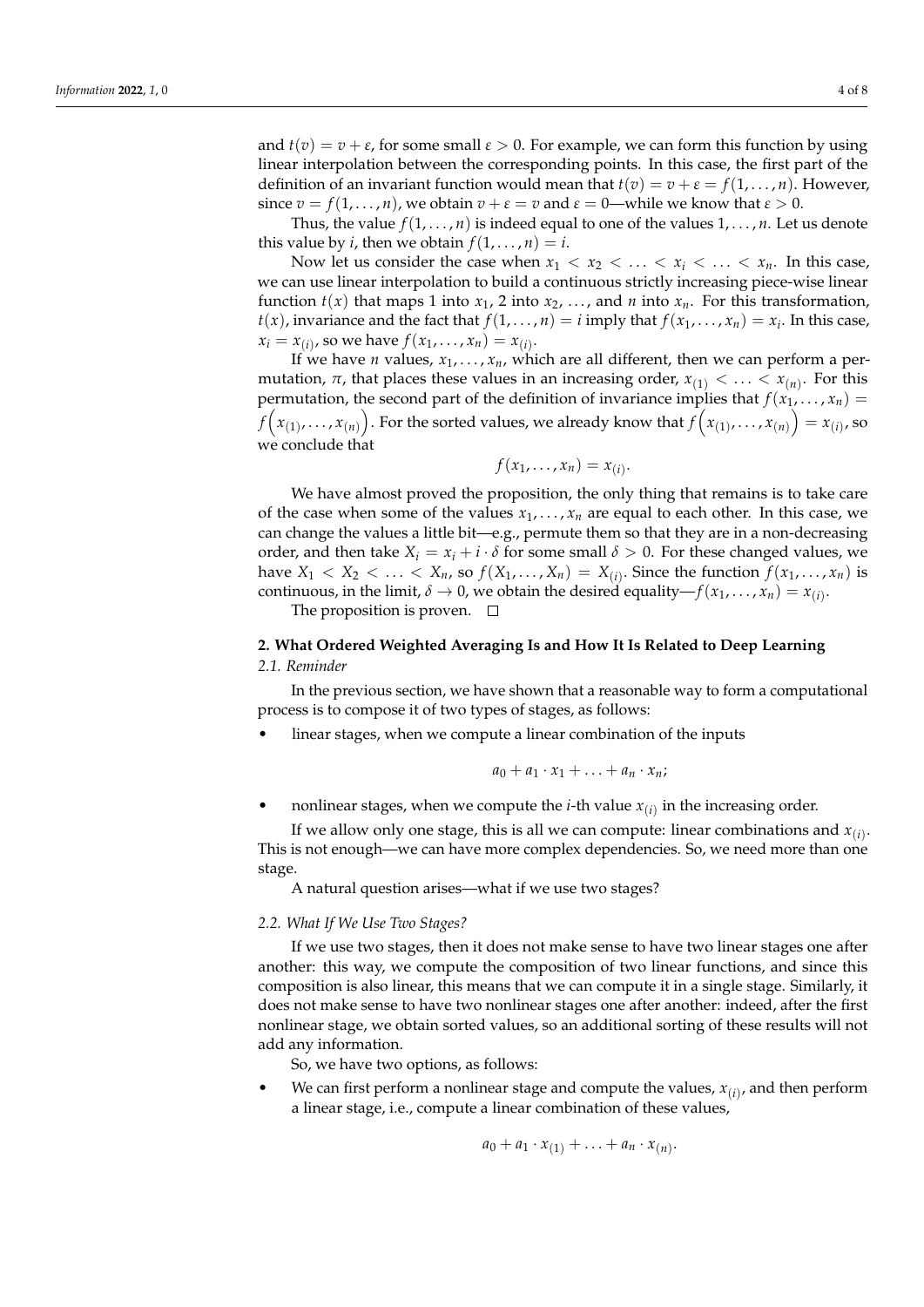In the statistical case, these are exactly L-estimators, frequently used robust statistical data processing techniques; see, e.g.,  $[6]$ . In the general case, this formula describes exactly Yager's ordered weighted averaging (OWA); see, e.g., [\[7](#page-7-5)[–9\]](#page-7-6). To be more precise, OWA is a particular case of this formula when  $a_0 = 0$ ,  $a_i \geq 0$ , and

$$
a_1+\ldots+a_n=1;
$$

• Alternatively, we can first perform a linear stage and then perform a nonlinear stage. In this case, we obtain *i*-th element in the list of some linear combinations of inputs. As a particular case, we obtain the main units of deep learning (see, e.g.,  $[10,11]$  $[10,11]$ )—the rectified linear unit (ReLU) max $(0, a_0 + a_1 \cdot x_1 + \ldots + a_n \cdot x_n)$ , convolution (linear transformation), and max-pooling—when we compute max $(x_1, \ldots, x_n)$ .

If we consider only two stages, we can see the relation between OWA and deep learning, but the results are clearly different. In both cases, not all functions can be represented by these 2-stage computations.

To be able to compute any function with any given accuracy—i.e., to have a universal approximation property—we therefore need to have more than two stages. Here, things become interesting.

### *2.3. What If We Use Many Stages?*

As we have mentioned, a linear stage (we will denote it by *L*) must be followed by a nonlinear stage (we will denote it by *NL*), and vice versa. Depending on which stage we start with, we have two possible sequences, as follows:

$$
L \to NL \to L \to NL \ldots
$$

or

$$
NL \to L \to NL \to L \dots
$$

For both sequences, we can attach each *NL* stage to the previous *L* stage—as in deep neural networks—and obtain a sequence, as follows:

$$
(L \to NL) \to (L \to NL) \dots
$$

or

$$
NL \to (L \to NL) \to (L \to NL) \dots
$$

This way, we obtain a general ReLU-based neural network—which is known to have a universal approximation property; see, e.g., [\[11\]](#page-7-8).

Alternatively, we can attach each *L* stage to the previous *NL* stage—as in OWA—and obtain a sequence, as follows:

$$
L \to (NL \to L) \to (NL \to L) \dots
$$

or

$$
(NL \to L) \to (NL \to L) \dots
$$

In other words, the same computations, as performed by a deep neural network, can be interpreted as several layers of OWA operations (and linear layers).

So, whatever we can compute with modern ReLU-based deep neural networks and we can compute many important things [\[10,](#page-7-7)[11\]](#page-7-8)—can also be interpreted as a multistage application of OWA. In this sense, OWA can be viewed as a natural predecessor of ReLU-based deep neural networks—and Ron Yager can be viewed as a (grand)father of ReLU-based deep learning.

*Important historical comment*. The very idea of deep neural networks-i.e., neural networks that have more than one intermediate layers—can be traced to the mid-1960s [\[12](#page-7-9)[,13\]](#page-7-10). However, at first, the successes of deep neural networks were limited—since the activation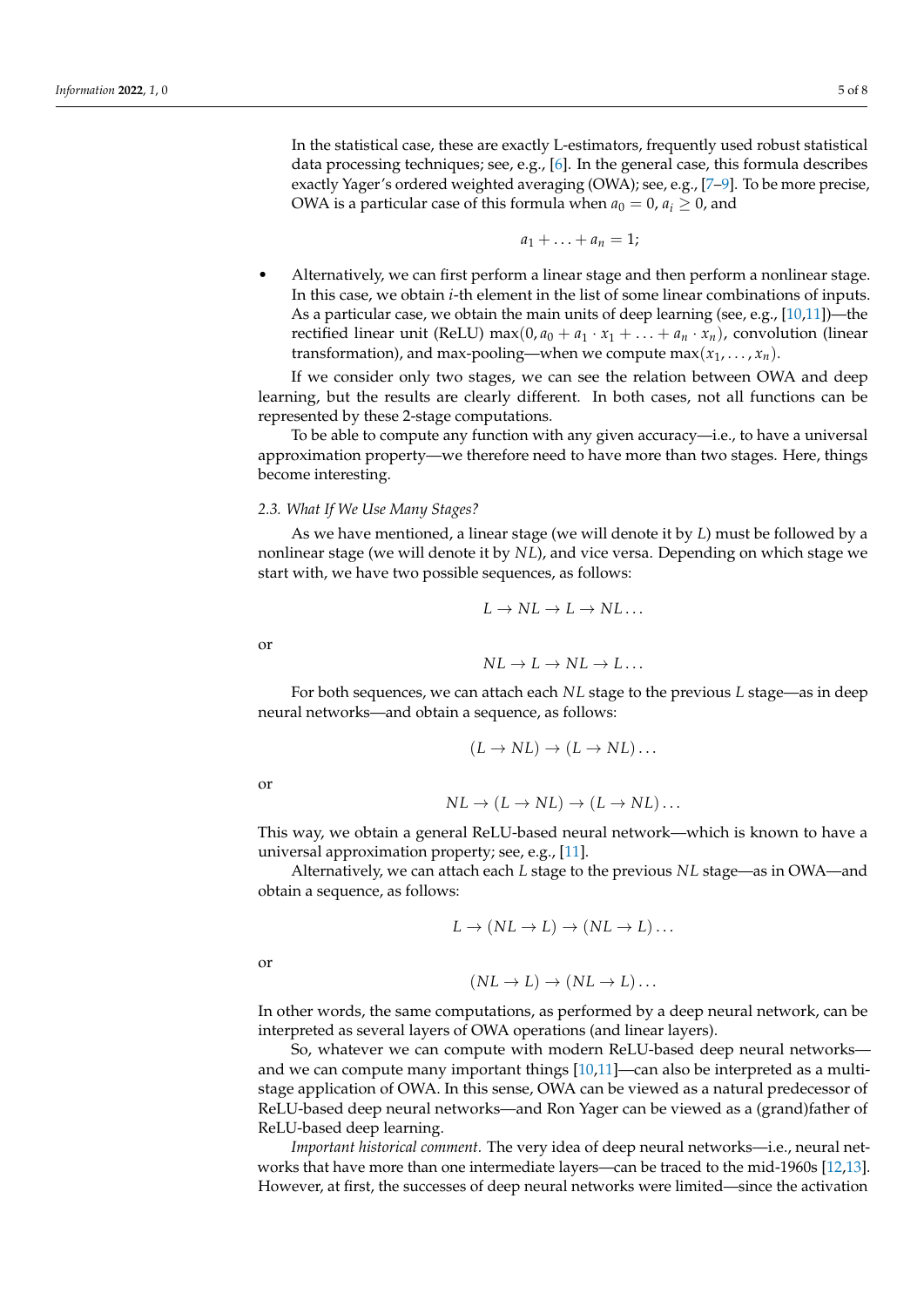functions originally used did not allow to researchers to uncover the full potential of having several layers. The modern spectacular successes of deep learning started when researchers realized the advantages of ReLU activation functions.

#### **3. OWA and Decision Making under Uncertainty: Reminder**

Another application area where OWA is important is decision making under uncertainty. This result is known, but, in view of the relation between OWA and ReLU-based machine learning, we feel that it is important to remind the readers about OWA's decisionmaking applications as well.

### *3.1. How to Make a Decision under Interval Uncertainty*

In the ideal case, when we make a decision, we know the exact benefit, *u<sup>i</sup>* , from each of the alternatives, *i*. In this case, a reasonable idea is to select the alternative with the largest benefit:  $u_i \rightarrow \text{max}$ .

In practice, however, we usually do not know the exact values of the corresponding benefits. At best, for each alternative *i*, we know the bounds,  $\underline{u}_i$  and  $\overline{u}_i$ , on the actual  $(unknown)$  value of the future benefit,  $u_i$ . In other words, all we know about the actual value,  $u_i$ , is that this value belongs to the interval,  $[\underline{u}_i, \overline{u}_i]$ . How can we make a decision in this situation?

Reasonable assumptions on rational decision making imply that we should select an alternative for which the following combination is the largest— $\alpha \cdot \overline{u}_i + (1 - \alpha) \cdot u_i$ —where the value  $\alpha \in [0,1]$  depends on the decision maker; see, e.g.,  $[14-17]$  $[14-17]$ . This formula was first proposed by an economist Leo Hurwicz—who later received a Nobel Prize for this—and is thus known as the Hurwicz optimism–pessimism criterion. This name comes from the following facts:

- When  $\alpha = 1$ , then the Hurwicz combination is simply equal to  $\overline{u}_i$ . This means that when we make a decision, for each alternative, we only take into account the most optimistic value *u<sup>i</sup>* ;
- When  $\alpha = 0$ , then the Hurwicz combination is simply equal to  $\underline{u}_i$ . This means that, when we make a decision, for each alternative, we only take into account the most pessimistic value, *u<sup>i</sup>* ;
- When  $\alpha$  is between 0 and 1, this means that take both optimistic and pessimistic values into account.

### *3.2. Hurwicz Criterion Is a Particular Case of OWA*

It is known—this was noticed by Yager himself—that the above-described Hurwicz criterion is actually a particular case of OWA.

Indeed, how do we find the bounds,  $u_i$  and  $\overline{u}_i$ ? We usually consider several possible scenarios, *s* = 1, 2, . . . , *S*, and for each alternative decision, *i*, and for each scenario, *s*, we compute the resulting gain, *uis*. Then, the following steps:

- we compute  $\overline{u}_i$  as  $\max(u_{i1}, u_{i2}, \ldots, u_{iS})$ ;
- we compute  $\underline{u}_i$  as  $\min(u_{i1}, u_{i2}, \ldots, u_{iS})$ .

In these terms, Hurwicz's optimism–pessimism criterion means selecting the alternative with the largest possible value of the following quantity:

$$
\alpha \cdot \max(u_{i1}, u_{i2}, \ldots, u_{iS}) + (1 - \alpha) \cdot \min(u_{i1}, u_{i2}, \ldots, u_{iS}).
$$

With respect to the inputs*, u<sub>i1</sub>, u<sub>i2</sub>,* . . . *, u<sub>iS</sub>,* this formula takes exactly the following OWA form:

$$
\alpha \cdot u_{i(S)} + (1 - \alpha) \cdot u_{i(1)}.
$$

By the way, in this case, as in the original OWA, the weights  $\alpha$  and  $1 - \alpha$  are both non-negative, and their sum is 1.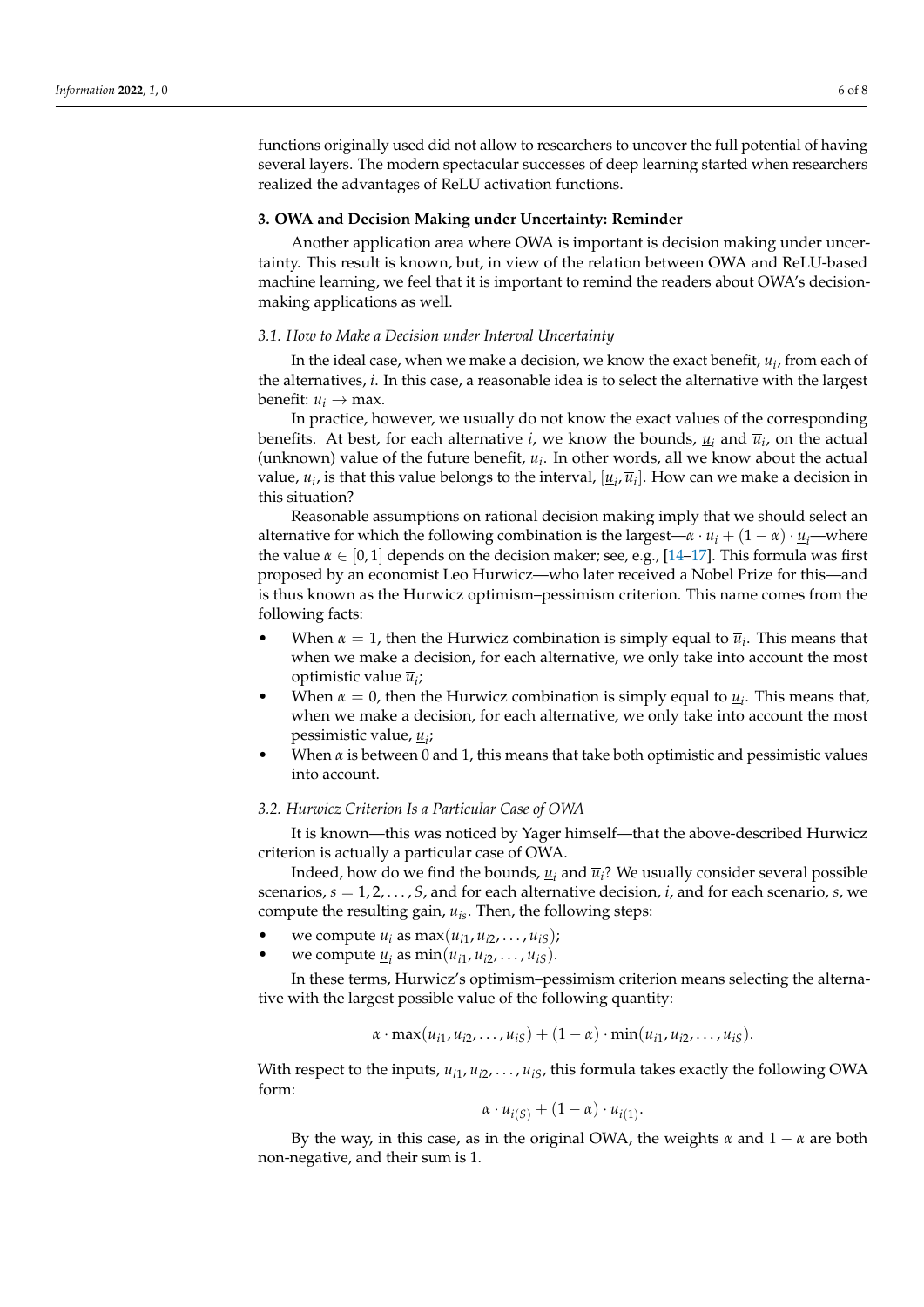## **4. Conclusions**

In the 1980s, Ron Yager proposed a new averaging operator—in which we first order the averaged inputs, and then take a linear combination of these inputs with weights, depending on the rank in this ordering. This OWA operator has turned out to be very useful in data processing and decision making.

In this paper, we show that OWA operators naturally appear if we consider algorithms consisting of stages of two types: linear combinations (the simplest possible operation) and nonlinear functions, which are invariant with respect to any linear or nonlinear re-scaling. If we only consider two such stages, we obtain, exactly, the OWA operators.

In general, when we allow more than two stages, the resulting algorithm is equivalent to applying several different OWA operators one after another. Such algorithms have a universal approximation property—they can approximate any continuous dependence on any bounded domain with any given accuracy. Interestingly, the class of functions that can be exactly computed in such computations is the same as the class of functions which can be exactly computed by the modern ReLU-based deep neural networks—in which linear combinations are intertwined with computing the ReLU function,  $max(0, x)$ . Moreover, the number of consequent OWA operators is (almost) equal to the number of layers in the corresponding neural network. From this viewpoint, each deep neural network can be viewed as a sequential application of several OWA operators.

**Funding:** This work was supported in part by the National Science Foundation grants 1623190 (A Model of Change for Preparing a New Generation for Professional Practice in Computer Science), and HRD-1834620 and HRD-2034030 (CAHSI Includes), and by the AT&T Fellowship in Information Technology. It was also supported by the program of the development of the Scientific Educational Mathematical Center of Volga Federal District No. 075-02-2020-1478, and by a grant from the Hungarian National Research, Development and Innovation Office (NRDI).

**Institutional Review Board Statement:** Not applicable

**Informed Consent Statement:** Not applicable

**Acknowledgments:** The author is thankful to Luis Martínez López, Lesheng Jin, Zhen-Song Chen, and Humberto Bustince, editors of this special issue, for their invitation, encouragement, and help, and to the anonymous referees for their useful suggestions.

**Conflicts of Interest:** The author declares no conflict of interest.

# **References**

- <span id="page-7-0"></span>1. Feynman, R.; Leighton, R.; Sands, M. *Feynman Lectures on Physics*; Addison Wesley: Boston, MA, USA, 2005.
- <span id="page-7-1"></span>2. Thorne, K.S.; Blandford, R.D. *Modern Classical Physics: Optics, Fluids, Plasmas, Elasticity, Relativity, and Statistical Physics*; Princeton University Press: Princeton, NJ, USA, 2017.
- <span id="page-7-2"></span>3. Finkelstein, A.; Kreinovich, V. Derivation of Einstein's, Brans-Dicke and other equations from group considerations. In *Sir Arthur Eddington Centenary Symposium*; Choque-Bruhat, Y., Karade, T.M., Eds.; World Scientific: Singapore, 1985: Volume 2, pp. 138–146.
- 4. Finkelstein, A.; Kreinovich, V.; Zapatrin, R.R. Fundamental physical equations uniquely determined by their symmetry groups. In *Global Analysis—Studies and Applications II*; Springer: Berlin/Heidelberg, Germany, 1986; pp. 159–170.
- <span id="page-7-3"></span>5. Kreinovich, V. Derivation of the Schroedinger equations from scale invariance. *Theor. Math. Phys.* **1976**, *3*, 282–285.
- <span id="page-7-4"></span>6. Huber, P.J. *Robust Statistics*; Wiley-Interscience: New York, NY, USA, 2004.
- <span id="page-7-5"></span>7. Csiszar, O. Ordered Weighted Averaging Operators: A short review. *IEEE Syst. Man, Cybern. Mag.* **2021**, *7*, 7–12.
- 8. Yager, R.R.; Kacprzyk, J. (Eds.) *The Ordered Weighted Averaging Operators: Theory and Applications*; Kluwer Academic Publishers: Dordrecht, The Netherlands, 1997.
- <span id="page-7-6"></span>9. Yager, R.R.; Kacprzyk, J.; Belyakov, G. (Eds.) *Recent Developments in the Ordered Weighted Averaging Operators: Theory and Practice*; Springer: Cham, Switzerland, 2011.
- <span id="page-7-7"></span>10. Ekman, M. *Learning Deep Learning: Theory and Practice of Neural Networks, Computer Vision, Natural Language Processing, and Transformers Using TensorFlow*; Addison-Wesley: Boston, MA, USA, 2021.
- <span id="page-7-8"></span>11. Goodfellow, I.; Bengio, Y.; *Courville, A. Deep Leaning*; MIT Press: Cambridge, MA, USA, 2016.
- <span id="page-7-9"></span>12. Ivakhnenko, A.G.; Lapa, V.G. *Cybernetic Predicting Devices*; Naukova Dumka: Kiev, Ukraine, 1965; (in Russian); English Translation CCM Information Corporation: Redding, CA, USA, 1965.
- <span id="page-7-10"></span>13. Ivakhnenko, A.G.; Lapa, V.G. *Cybernetics and Forecasting Techniques*; Elsevier: New York, NY, USA, 1967.